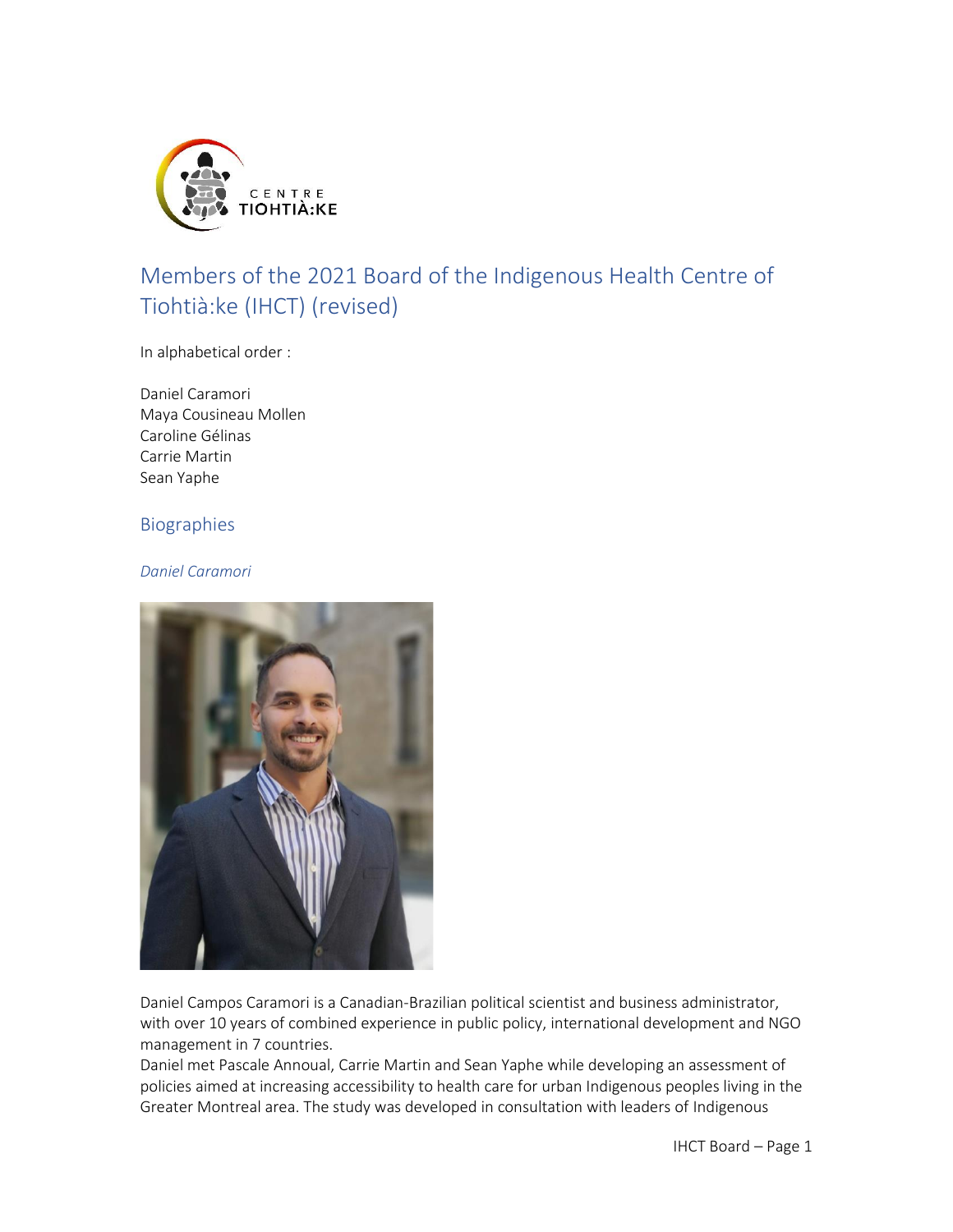organizations in Montreal; the former ministers of health and native affairs of Quebec; the conciliation officers of the city of Montreal; and public health authorities across Canada. He works as a business development and government relations advisor at the Chamber of Commerce of Metropolitan Montreal, where he develops projects that link the education and labor sectors in Quebec in order to increase the motivation of students, improve graduation rates and better prepare the workforce of tomorrow. In partnership with schools, higher education institutions and the provincial government, the projects developed by Daniel aim to expand mentoring programs for young people and encourage the discovery of the trades and skills of the future.

Previously, Daniel worked as a consultant and researcher, collaborating with politicians, government officials and members of civil society in the areas of international trade, urban policy, indigenous health, public education and international development. Daniel also oversaw the recruitment of +4,000 young people for projects related to the United Nations Sustainable Development Goals.

Daniel holds a master's degree in political science from the University of Montreal and a bachelor's degree in business administration from the University of São Paulo.

#### *Maya Cousineau Mollen*



Maya Cousineau Mollen, from the Innu-Montagnaise nation, was adopted in a traditional way by Quebec parents on the decision of her Innu mother. Encouraged by her parents, she began to write poetry at the age of 14. This medium has followed her throughout her existence. She is modestly published in anthologies, literary journals and also author of a short story in the collection Amun under the direction of Michel Jean. In September 2019, she published her very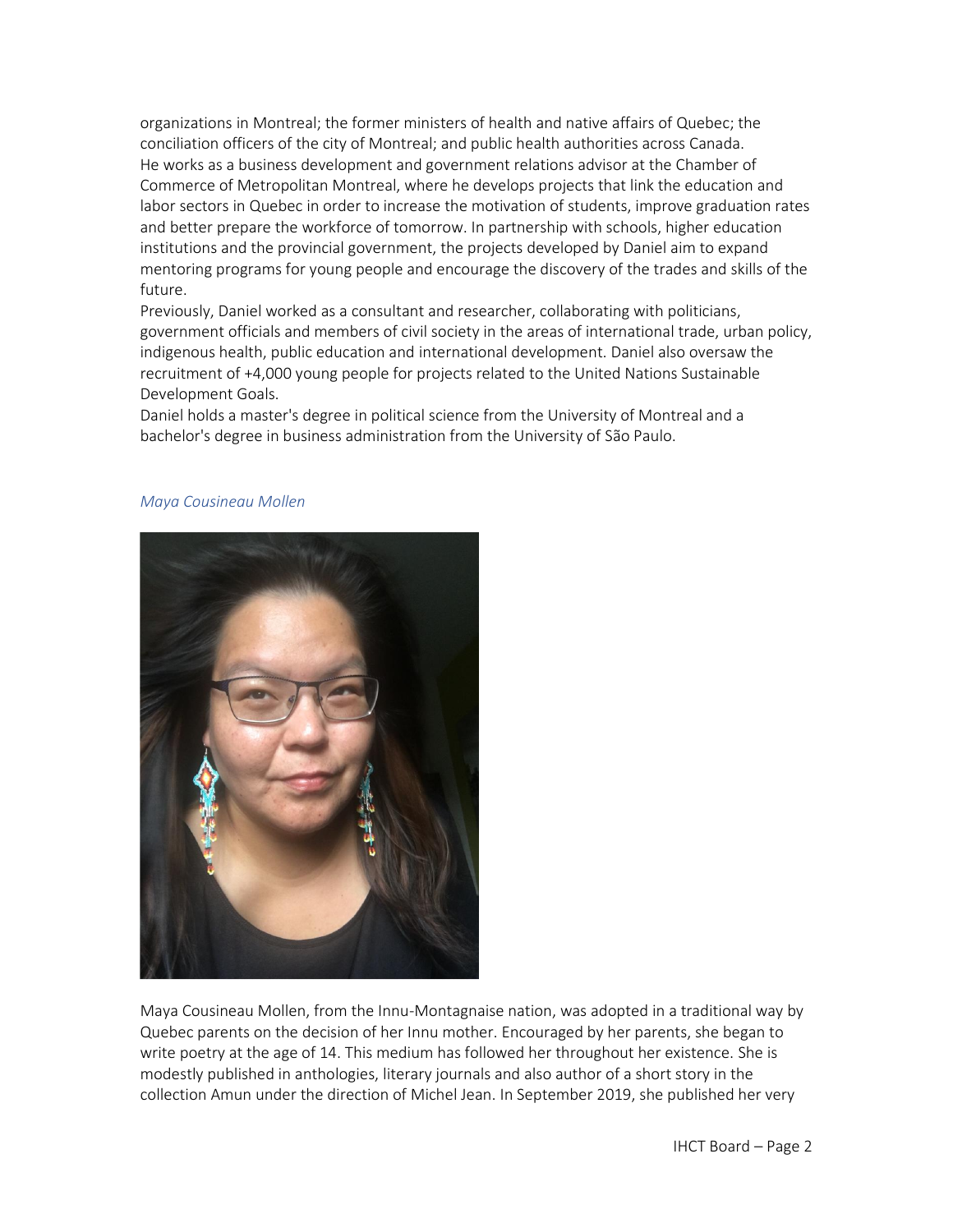first collection of poetry with the house of Éditions Hannenorak entitled: Bréviaire du Matricule 082.

She has 23 years of experience in the First Nations world. Founder of the Aboriginal student association at Laval University and also co-founder of the First Nations of Quebec and Labrador Youth Council, which has since become the current First Nations of Quebec and Labrador Youth Network. She strongly believes in the potential of young people whose energy and willpower deserve to be encouraged.

Now Community Development Advisor for the firm EVOQ Architecture, Maya continues there her work with communities. She acts as an ambassador for this team which has served the Inuit and First Nations for over 35 years. For the EVOQ team, the word "decolonization" is not a scary word, but a beautiful challenge. In carrying out the various projects, EVOQ encourages Inuit and First Nations communities to reclaim their cultural and historical imprint and thus to express it through the poetry of architecture.

Since 2017, Maya has been involved with Quebec Native Projects whose mission is to offer accommodation and social integration services adapted to the cultures of the First Nations, Inuit and Métis who live in precarious situations. or are in transition. The organization wishes to promote rapprochement between Aboriginal and non-Aboriginal organizations in order to provide the target clientele with a diversity and consistency of services that suit them. The organization tries to play an active and positive role with Indigenous Peoples by promoting intercultural rapprochement with Quebec society.

Maya was also co-chair of the Urban Strategy Network of the Montreal Aboriginal community and was involved with the Wolfpack Street Patrol. She was also involved in the Kanata controversy early on (letter published in Le Devoir, meeting with Mr. Lepage and Ms. Mnouchkine). It was on this occasion that she met Ariane Mnouchkine who signed the preface to her collection of poetry "Breviary of the Matricule 082" and sealed the emerging links of this "improbable friendship". She returned to Paris in 2019 to spend a month there at the invitation of the famous director for a writing residency.

## *Carrie Martin, Ph.D. Fellow*

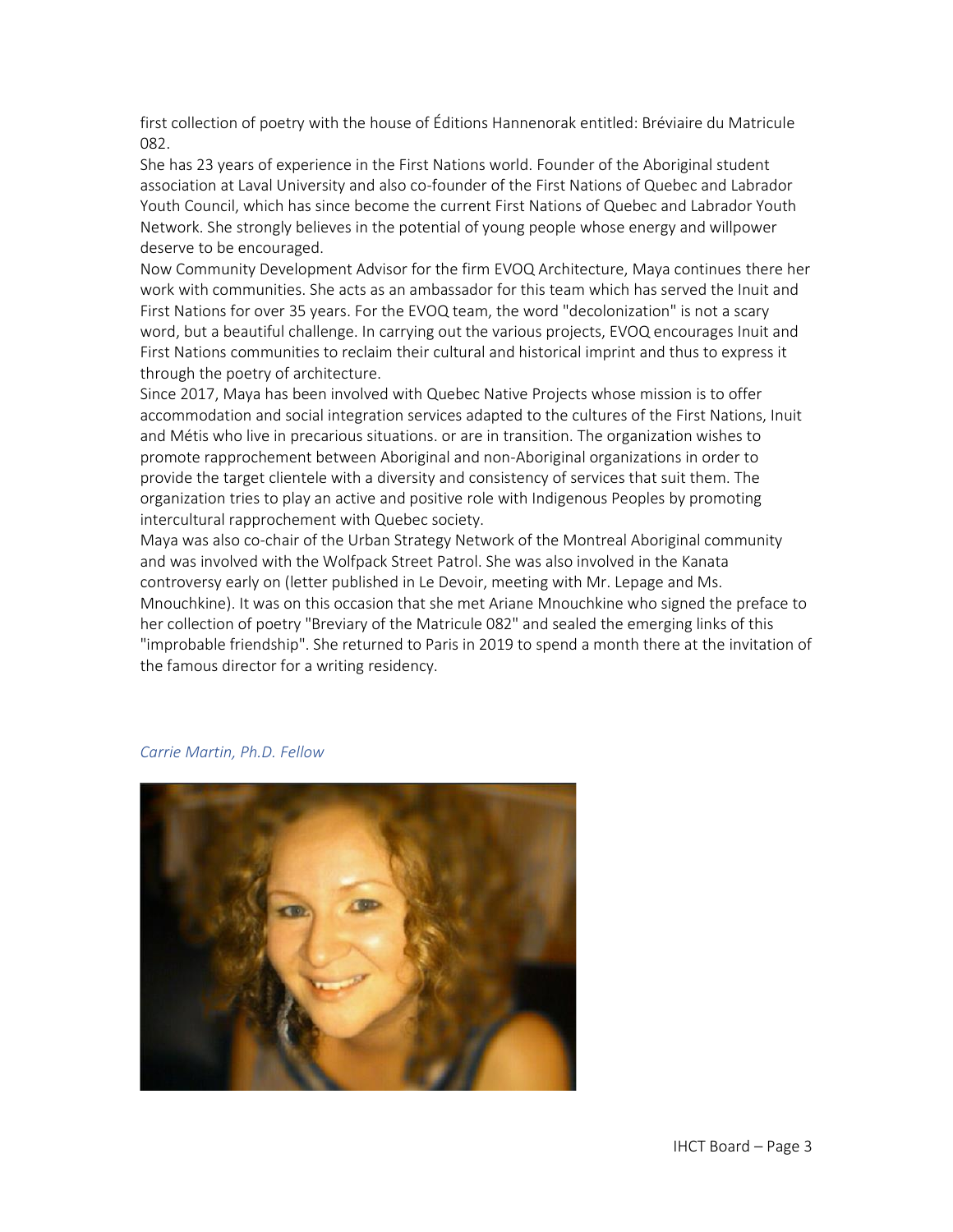Carrie Martin is a Mi'gmaq woman from Listuguj, who has spent the past 20 years working in the field of Indigenous women's health, with a particular focus on HIV. She completed a B.A. in Applied Human Relations and a Graduate Diploma in Community Economic Development at Concordia University, and her B.S.W. at McGill University. Carrie's leadership is well established; she was the Harm Reduction Coordinator at the Native Women's Shelter of Montreal for 12 years (until March 2018), and a tireless advocate for Indigenous women living with HIV. She was also a civil society member of the Government of Canada's Delegation (CANDEL) at the 2016 United Nations General Assembly High Level Meeting on Ending AIDS (HLM) and is an active member of the CIHR Canadian HIV Trials Network's Community Advisory Committee for a number of years.

In 2012 she became a founding member of the Indigenous Health Centre of Tiohtià:ke and was the first President of their Board of Directors. In March 2018, she transitioned to the Canadian Aboriginal AIDS Network as the Indigenous Women's Research Coordinator. She has also started her PhD at Concordia University to formalize her role as an Indigenous academic researcher and is the recipient of Concordia's Indigenous Graduate Scholarship and the Faculty of Arts and Science Graduate Fellowship, as well as the National CHIWOS Scholar Award. Engaging with many other Indigenous and allied researchers, she builds wellneeded capacity in the Indigenous community for grant and research development. Carrie is the proud mother of a 2-year old boy.

# *Dr. Sean Yaphe*



Sean Yaphe was born and raised in Montreal. As a family medicine physician, he has a goal of decreasing barriers to access to health services and of improving health outcomes. He completed a BSc in Biochemistry from McGill University, a Master of Public Health from Université de Montréal – which is where he was introduced to and developed a passion for serving the Indigenous community living in Montreal – and an MD from St. George's University School of Medicine. He is currently completing his residency in Family Medicine at the Henry Ford Hospital in Detroit, Michigan. Sean has always been interested in working with vulnerable populations. His research interests have focused on HIV and Hepatitis C virus infection.